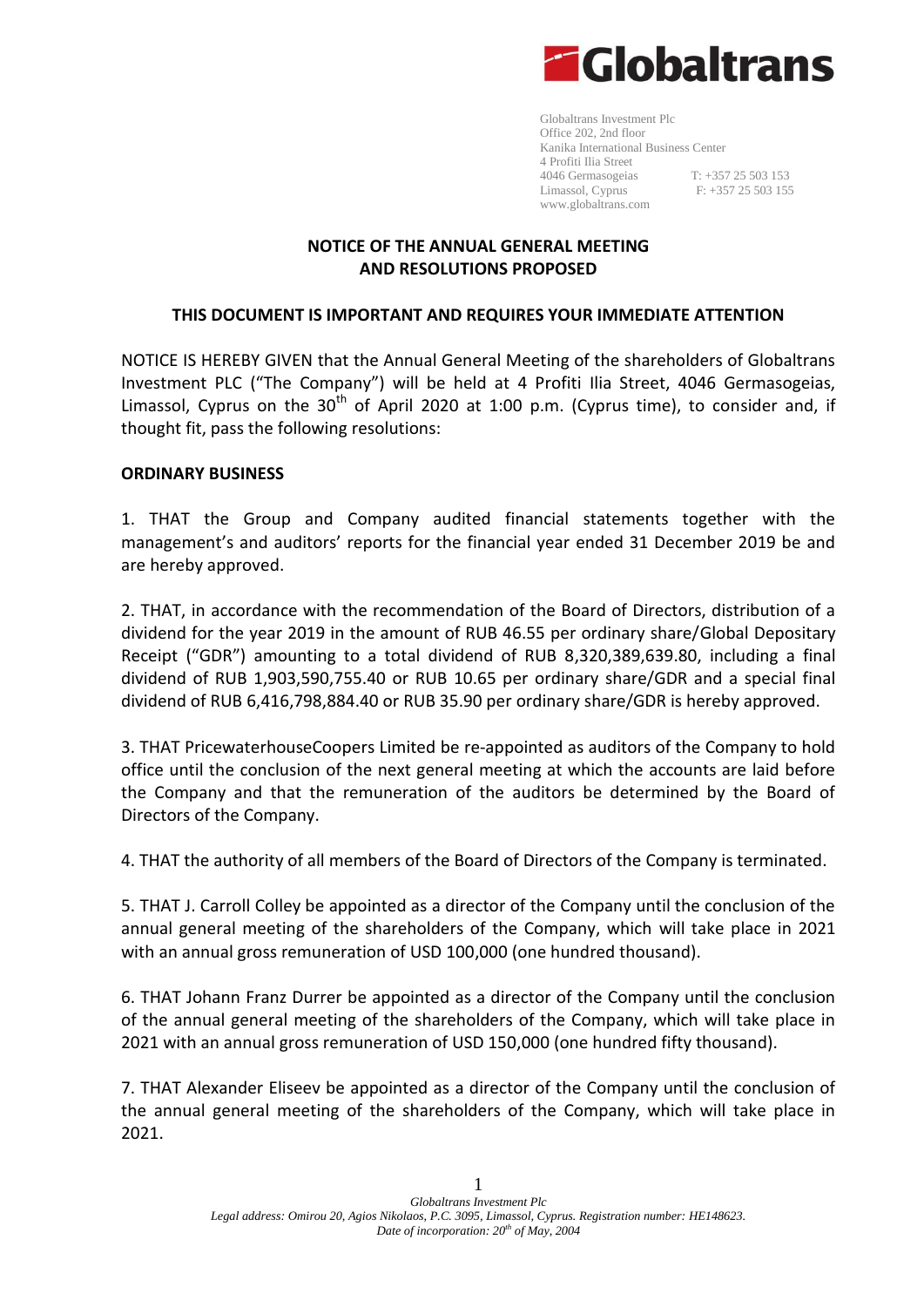8. THAT Andrey Gomon be appointed as a director of the Company until the conclusion of the annual general meeting of the shareholders of the Company, which will take place in 2021.

9. THAT Vasilis P. Hadjivassiliou be appointed as a director of the Company until the conclusion of the annual general meeting of the shareholders of the Company, which will take place in 2021 with an annual gross remuneration of EUR 50,000 (fifty thousand).

10. THAT Sergey Maltsev be appointed as a director of the Company until the conclusion of the annual general meeting of the shareholders of the Company, which will take place in 2021.

11. THAT Elia Nicolaou be appointed as a director of the Company until the conclusion of the annual general meeting of the shareholders of the Company, which will take place in 2021 with an annual gross remuneration of EUR 1,500 (one thousand five hundred).

12. THAT George Papaioannou be appointed as a director of the Company until the conclusion of the annual general meeting of the shareholders of the Company, which will take place in 2021 with an annual gross remuneration of EUR 45,000 (forty five thousand).

13. THAT Melina Pyrgou be appointed as a director of the Company until the conclusion of the annual general meeting of the shareholders of the Company, which will take place in 2021.

14. THAT Konstantin Shirokov be appointed as a director of the Company until the conclusion of the annual general meeting of the shareholders of the Company, which will take place in 2021.

15. THAT Alexander Storozhev be appointed as a director of the Company until the conclusion of the annual general meeting of the shareholders of the Company, which will take place in 2021.

16. THAT Alexander Tarasov be appointed as a director of the Company until the conclusion of the annual general meeting of the shareholders of the Company, which will take place in 2021.

17. THAT Michael Thomaides be appointed as a director of the Company until the conclusion of the annual general meeting of the shareholders of the Company, which will take place in 2021.

18. THAT Marios Tofaros be appointed as a director of the Company until the conclusion of the annual general meeting of the shareholders of the Company, which will take place in 2021 with an annual gross remuneration of EUR 1,000 (one thousand).

19. THAT Sergey Tolmachev be appointed as a director of the Company until the conclusion of the annual general meeting of the shareholders of the Company, which will take place in 2021.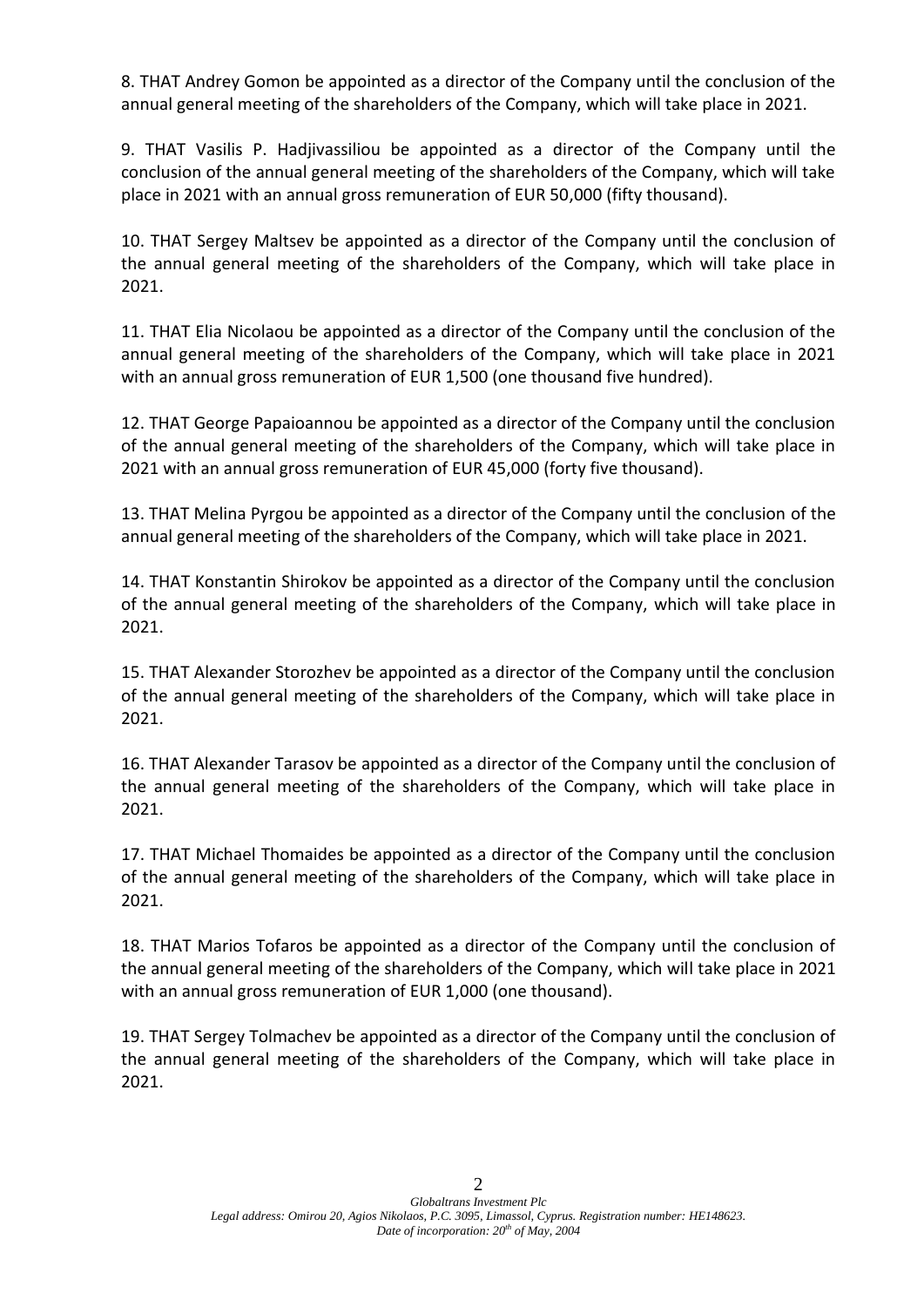By order of the Board of Directors

......................................

Marios Tofaros Assistant Secretary 27 March 2020 Office address: Office 202, 2nd floor Kanika International Business Center 4 Profiti Ilia Street 4046 Germasogeias, Limassol, Cyprus

Notes:

1. Every member entitled to attend and vote at the above mentioned general meeting is entitled to appoint a proxy to attend and vote on his/her behalf. Such proxy need not be a member of the Company. To be valid, the relevant instrument appointing a proxy must be in the form attached to this notice of a general meeting and if applicable the power of attorney or other authority if any under which it is signed or a notarially certified copy of that power or authority shall be delivered at the registered office of the Company, at Omirou 20, Agios Nikolaos, 3095 Limassol, Cyprus, or at the office located at: 2<sup>nd</sup> floor, 4 Profiti Ilia Street, 4046 Germasogeias, Limassol, Cyprus not later than 48 hours before the time for holding the general meeting.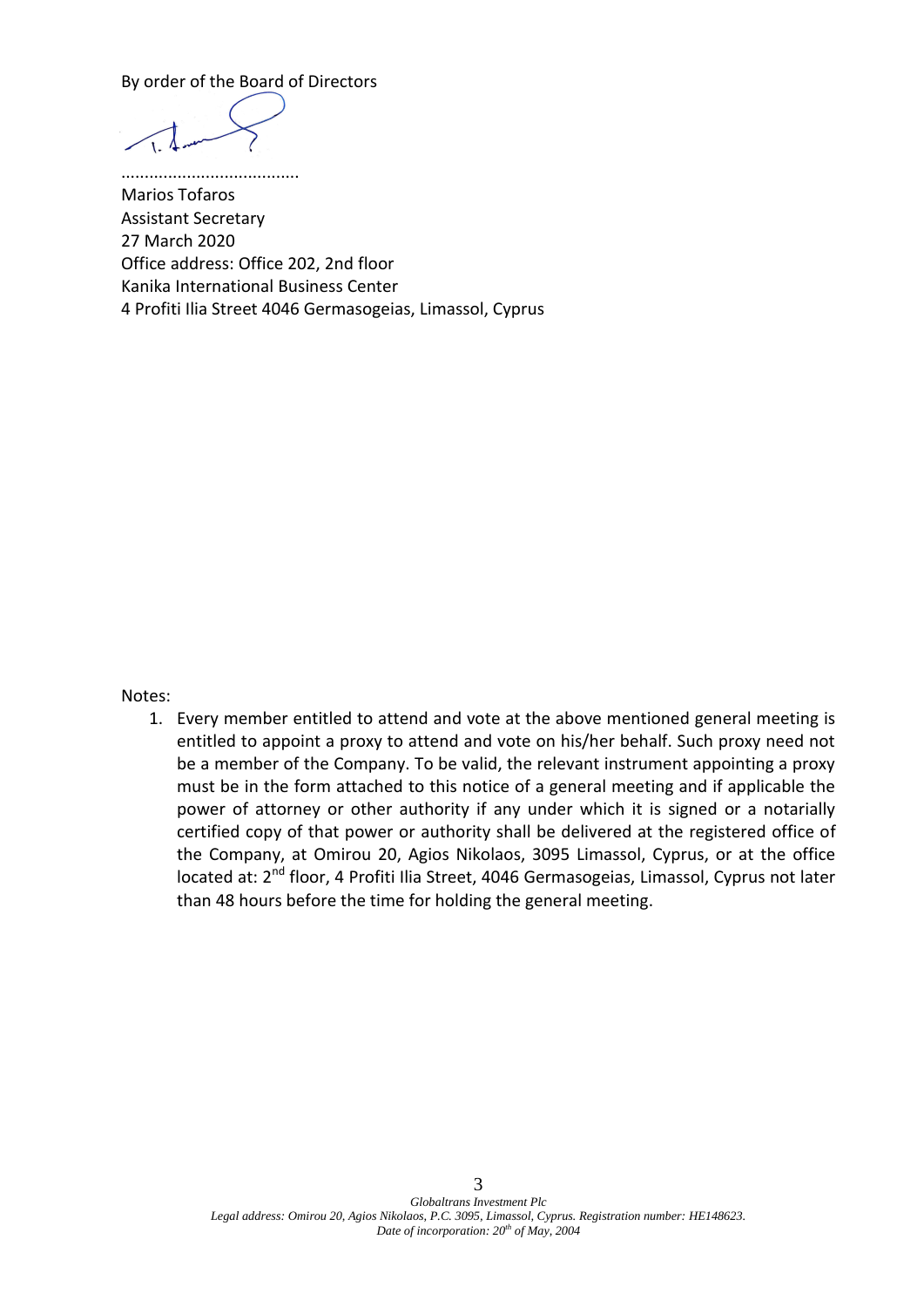#### **Proxy Form**

## **To: Globaltrans Investment Plc (the "Company")**

I/We ............... of ................ being a member/members of the Company hereby appoint ............. of ........................... or failing him .......................... of ......................... as my/our proxy to vote for me/us or on my/our behalf at the General Meeting of the Company, to be held on 30 April 2020 and at any adjournment thereof.

Signed:…………………………………………

Name:…………………………………………..

Date: …………………………………….

Notes to Form of Proxy:

1. The Form of Proxy shall be in writing under the hand of the appointer or of his attorney duly authorised in writing, or if the appointer is a corporation, either under seal or under the hand of an officer or attorney duly authorised. A proxy need not be a member of the Company.

2. To be valid, this Form of Proxy and if applicable the power of attorney or other authority if any under which it is signed or a notarially certified copy of that power or authority must be delivered at the legal address of the Company, at Omirou 20, Agios Nikolaos, 3095 Limassol, Cyprus or at the office located at: 2<sup>nd</sup> floor, 4 Profiti Ilia Street, 4046 Germasogeias, Limassol, Cyprus not later than 48 hours before the time for holding the general meeting.

3. In the case of joint holders the vote of the senior who tenders a vote, whether in person or by proxy, shall be accepted to the exclusion of the votes of the other joint holders; and for this purpose seniority shall be determined by the order in which the names stand in the Register of Members.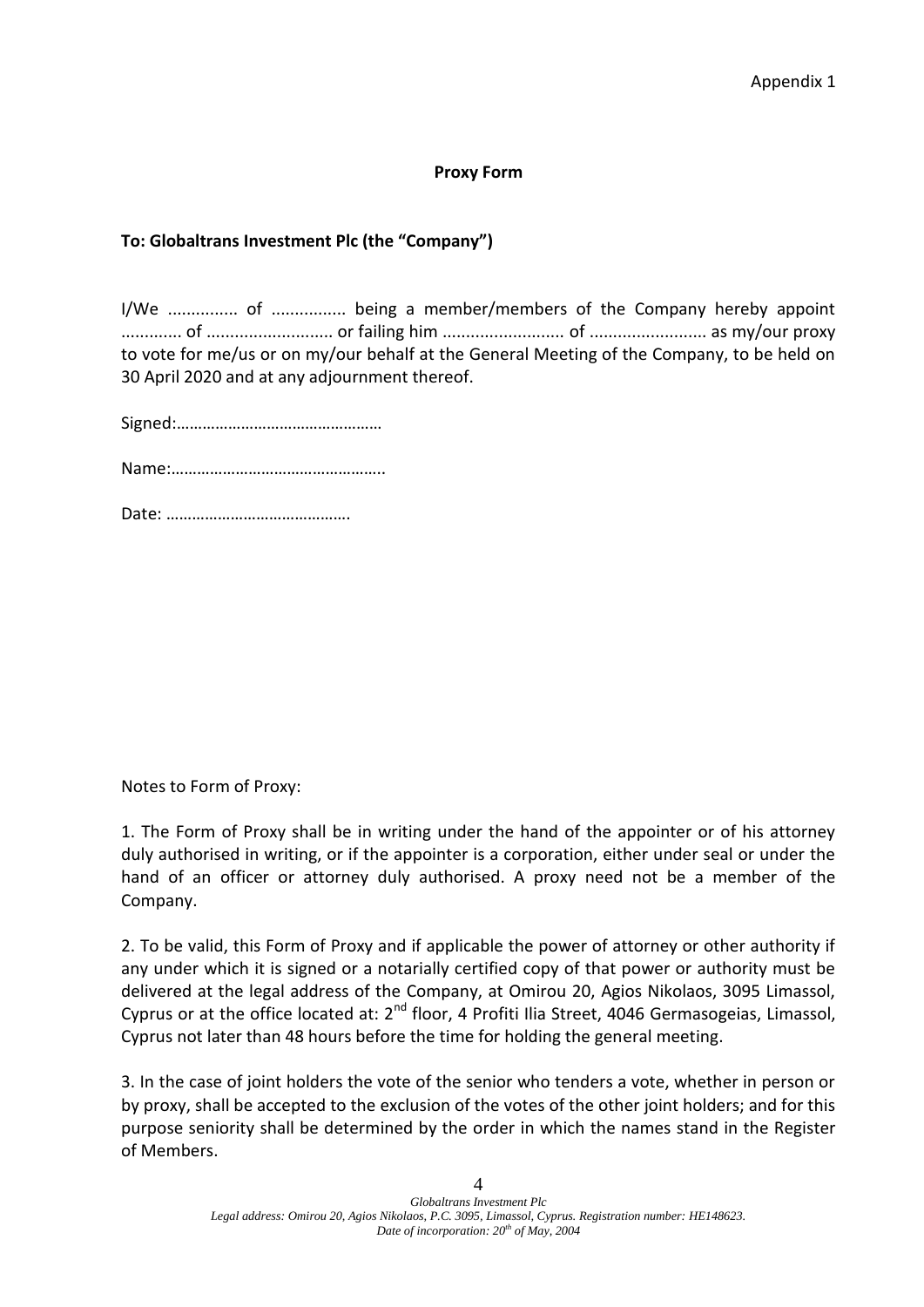# **Brief biographies of the candidates for the Board of Directors**

(in alphabetical order)

### **John Carroll Colley**

### **Independent Non-executive Director**

Appointment: Mr. Colley was appointed to the Board as an Independent Non-executive Director in April 2013.

Committee membership: Mr. Colley is Chairman of the Audit committee and member of Nomination and Remuneration committees.

Skills and Experience: Mr. Colley has extensive experience in international trade and risk management both in the public and private sectors. From 2007 to 2010, Mr. Colley served as country manager for Russia at Noble Resources SA. Prior to that, he held a variety of positions in the public sector, including at the office of the US Trade Representative and the US Department of Commerce in Washington, DC. He worked for Linkful Ltd and Noble Resources SA in Moscow from 1992 to 1999. Mr. Colley, a fluent Russian speaker, holds an MA in History and a BA in International Affairs and Russian Studies from the University of Virginia.

Other appointments: Mr. Colley is currently the principal of Highgate Consulting LLC, a global advisory consulting company.

#### **Dr Johann Franz Durrer**

#### **Senior Independent Non-executive Director**

Appointment: Dr. Durrer was appointed to the Board as an Independent Non-executive Director in March 2008.

Committee membership: Dr. Durrer is Chairman of the Remuneration and Nomination committees.

Skills and Experience: Dr. Durrer began his career at Union Bank of Switzerland and in 1970 founded Fidura Treuhand AG, which provides book-keeping, auditing and financial services. Dr. Durrer graduated from the University of Zurich with a doctorate in Economics and is a member of the Swiss Fiduciary Association.

Other appointments: Dr. Durrer currently serves on the Board of IMT-Dienst AG, a transport company and is an executive board member of several privately held companies.

### **Alexander Eliseev**

### **Non-executive Director**

Appointment: Mr. Eliseev joined the Board in March 2008.

Skills & Experience: Mr. Eliseev co-founded Globaltrans in 2004 and has played a leading role in introducing market-based reforms to the Russian freight rail transportation market. He has spent more than 17 years in senior management positions, mostly within the rail sector, and sits on the boards of two Globaltrans subsidiaries, New Forwarding Company and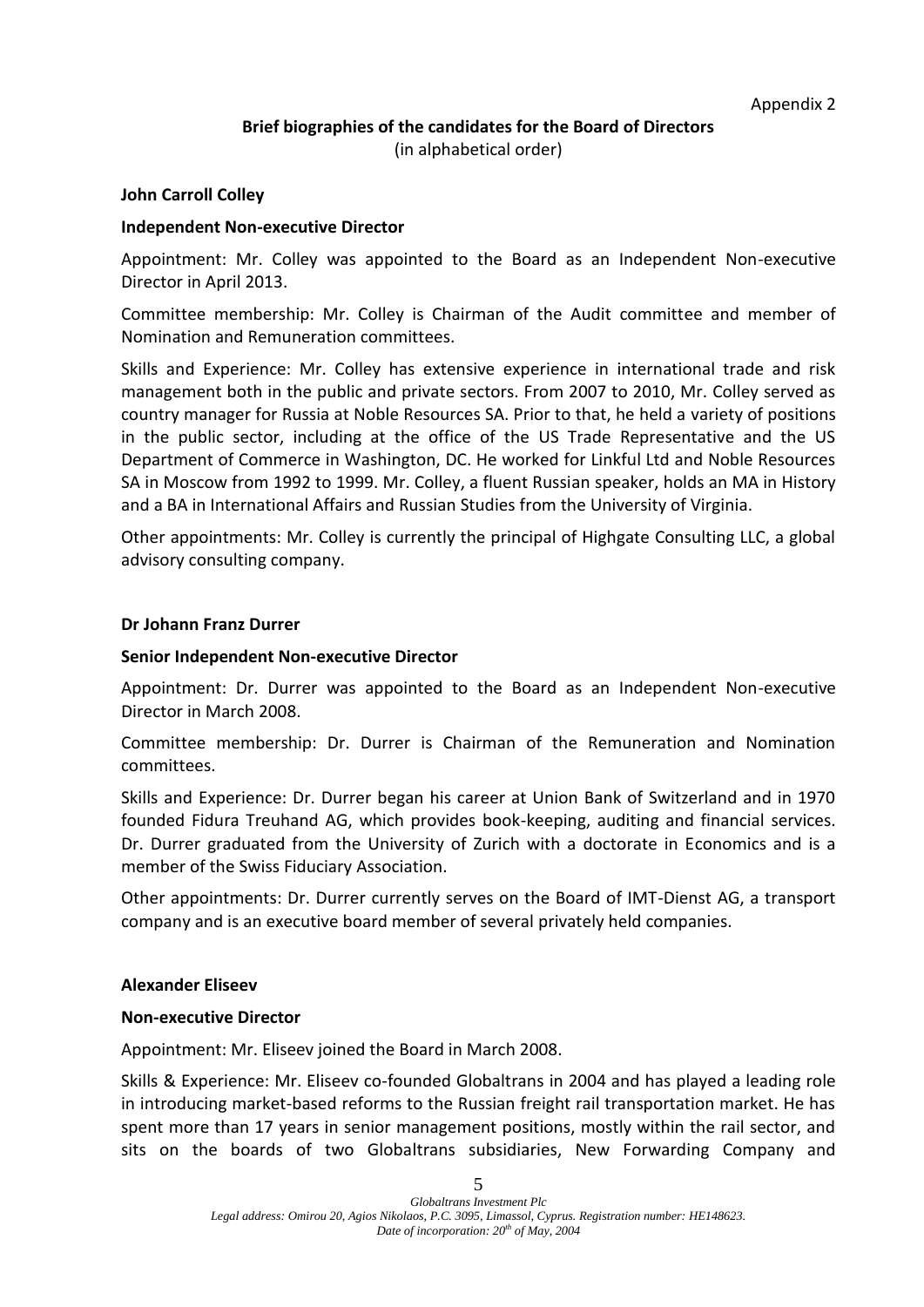BaltTransServis. Mr. Eliseev is a graduate of the Russian State Medical University, where he studied biophysics.

Other appointments: Mr. Eliseev is Chairman of the Board of Globaltruck, a leading freight trucking operator in Russia, listed on the Moscow Exchange.

### **Andrey Gomon**

## **Non-executive Director**

Appointment: Mr. Gomon served as a member of the Board of the Company from 2013 to 2016 and rejoined the Board in April 2017.

Skills and Experience: Mr. Gomon has over 13 years management experience in the railway industry. From 2006 to 2012 he was CEO of one of the largest oil transportation companies in Russia, having previously served as CFO between 2003 and 2006. He sits on the boards of two Globaltrans subsidiaries, New Forwarding Company and BaltTransServis. Mr. Gomon studied economics at St Petersburg State University and holds an MBA from INSEAD.

## **Vasilis Hadjivassiliou**

## **Independent Non-executive director**

Appointment: Mr. Hadjivassiliou was appointed to the Board as an Independent Nonexecutive Director in September 2019.

Skills and Experience: Mr. Hadjivassiliou was a partner in Assurance and Advisory services in PricewaterhouseCoopers (PwC), Cyprus, from 1990 until 2018 when he retired. During this time he held various leadership positions with PwC, including as an elected member of the Executive Board, Head of the Limassol office as well as a number of other offices in Cyprus and was a leading figure in business development. He has extensive experience in auditing, International Financial Reporting Standards and business advisory services having advised major local and international groups including companies publicly listed on the London Stock Exchange as well as in Cyprus.

Mr. Hadjivassiliou is a graduate of the University of Manchester and a Fellow of the Institute of Chartered Accountants of England and Wales.

Other appointments: Mr. Hadjivassiliou holds directorships in a number of companies affiliated with his family.

### **Sergey Maltsev**

### **Executive Director**

Appointment: Mr. Maltsev was elected Chairman of the Board of Directors in April 2018 and has served as Chief Strategy Officer since August 2017.

Skills and Experience: Mr. Maltsev was instrumental in the development of the freight rail market in Russia and has worked in the industry for over 30 years. He co-founded Globaltrans and served as Chief Executive Officer from 2008 until 2015 when he left the Group. At that point he served as Senior Vice President for strategy and corporate governance at JSC Russian Railways, until his return to Globaltrans as Chief Strategy Officer in 2017.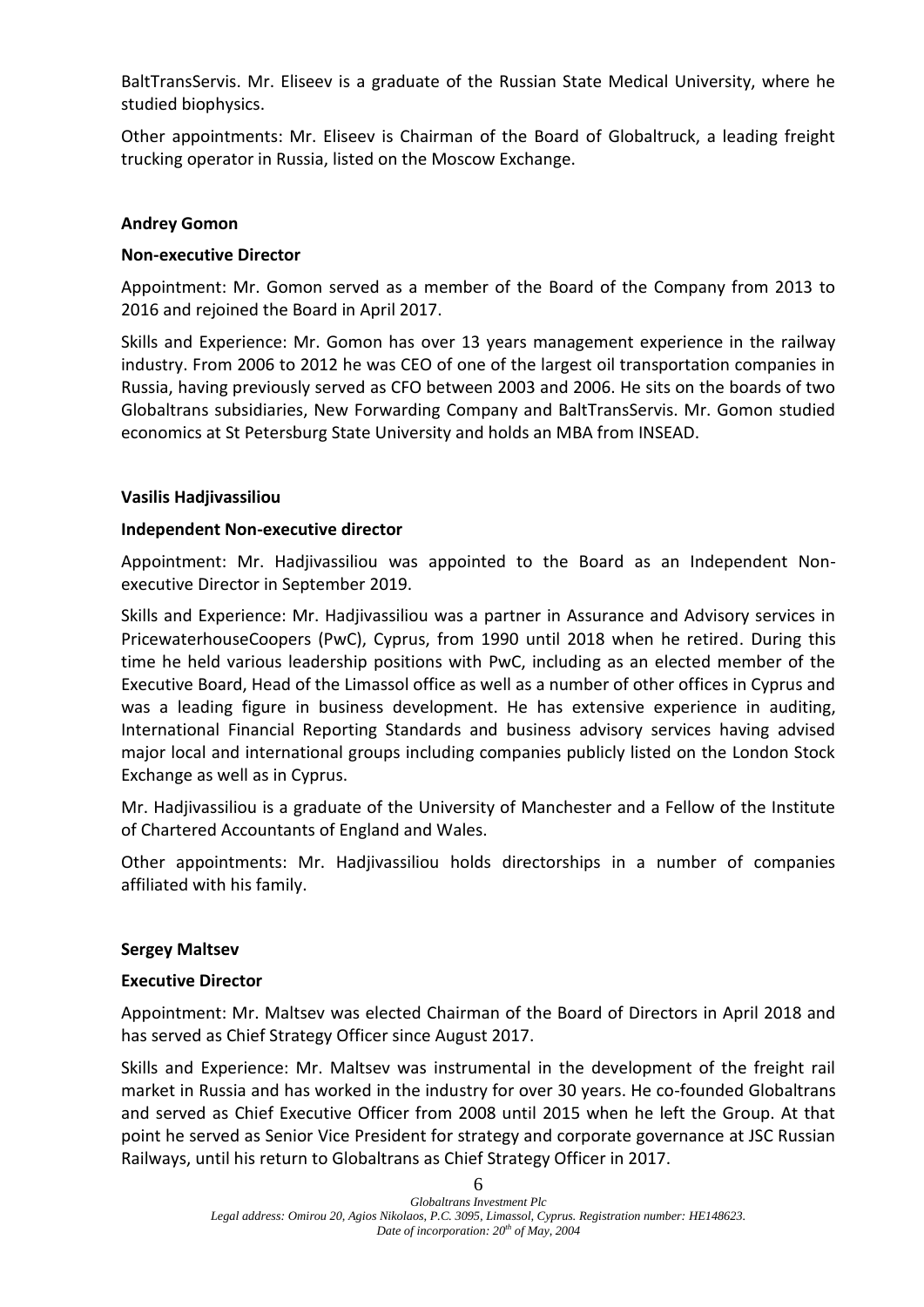Mr. Maltsev was a founder member and Chairman of the non-profit partnership "Council of Railway Operators". In recognition of his services to the rail industry, Mr. Maltsev received the "Honoured Railwayman of Russia" award. He has a degree in railway engineering.

## **Elia Nicolaou**

# **Non-executive Director**

Appointment: Ms. Nicolaou joined the Board as a Non-executive Director in March 2008. She is the Company Secretary.

Committee membership: Ms. Nicolaou is a member of the Audit committee

Skills and Experience: Ms. Nicolaou has extensive experience in commercial, corporate and funds law. She is currently the Managing Director of Amicorp (Cyprus) Ltd. Previously, she was head of the Corporate Legal department at Polakis Sarris LLC and also worked at C. Patsalides LLC. Ms. Nicolaou participates in various associations of the Cyprus Chamber of Commerce and sits on the boards of other listed and private companies. Ms. Nicolaou graduated with an LLB in Law from the University of Nottingham, and holds an LLM in Commercial and Corporate Law from University College London. She has an advanced diploma in Business Administration from the Cyprus International Institute of Management.

### **George Papaioannou**

### **Independent Non-executive Director**

Appointment: Mr. Papaioannou joined the Board as an Independent Non-executive Director in April 2013.

Committee membership: Mr. Papaioannou is a member of the Audit committee.

Skills & Experience: Mr. Papaioannou has more than 20 years' experience in financial reporting, risk management, auditing, financial performance analysis and taxation. In 2004, he founded G. Papaioannou Auditors Ltd, which provides accounting, audit, tax and consulting services. From 2002 to 2004, he worked at Grant Thornton in Cyprus and before that for PricewaterhouseCoopers in Cyprus.

Mr Papaioannou holds a degree in Accounting and Financial Management from the University of Essex. He is a qualified chartered accountant and a Fellow of the Institute of Chartered Accountants in England and Wales.

### **Melina Pyrgou**

### **Non-executive Director**

Appointment: Ms. Pyrgou was appointed to the Board as a Non-executive Director in April 2013.

Skills and Experience: Ms. Pyrgou is a barrister and registered insolvency practitioner and has practised corporate law for over 25 years. She is currently Managing Director of Pyrgou Vakis Law Firm, a Cyprus-based corporate and commercial law practice. Previously she was Director of Legal Services at PricewaterhouseCoopers in Cyprus. Ms. Pyrgou served as the Chairman of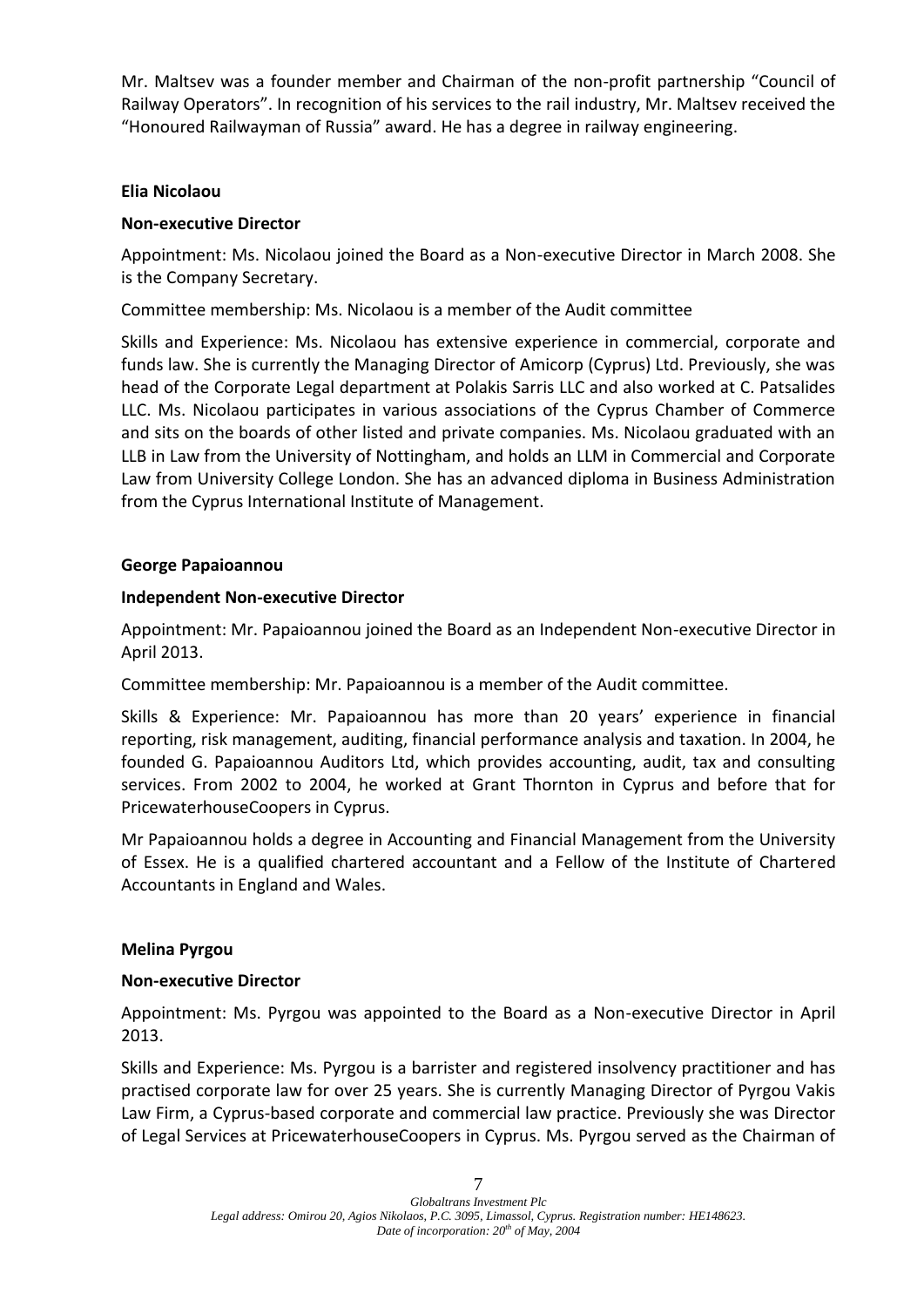EuropeFides Association, a European network of accounting, audit, tax and legal firms, from 2015 to 2016 and is a member of various business associations.

Ms. Pyrgou graduated from the University of Keele with a degree in Law and Sociology, and holds a diploma in Environmental Law from the University of Geneva. She was called to the bar in Cyprus in 1992 and in London (Grays Inn) in 1995.

Other appointments: Ms. Pyrgou currently serves as a member of the Cyprus Investments Promotion Agency (CIPA). She also sits on the Disciplinary committee of the Institute of Certified Public Accountants of Cyprus (ICPAC).

### **Konstantin Shirokov**

### **Executive Director**

Appointment: Mr. Shirokov was appointed to the Board as an Executive Director in March 2008 and heads Globaltrans' Internal Audit function.

Skills and Experience: Mr. Shirokov has over 12 years' senior international management experience. Prior to joining Globaltrans, he worked in senior finance roles at Mechel and as an economist at Glencore International. He served as a non-executive member on the board of Global Ports Investments PLC between 2008 and April 2018 where he was a member of both the Audit and Risk committees.

Mr. Shirokov graduated from the Finance Academy under the Russian government and studied business management at Oxford Brookes University.

### **Alexander Storozhev**

### **Executive Director**

Appointment: Mr. Storozhev joined the Board as an Executive Director in April 2013.

Skills and Experience: Mr. Storozhev has held senior management roles over the course of a 20-year career in the rail industry and has been with Globaltrans since it was established. He is chairman of a number of Globaltrans subsidiary boards, including AS Spacecom, AS Spacecom Trans, GTI Management and BaltTransServis and serves on the boards of New Forwarding Company and Ural Wagonrepair Company. Since February 2015, he has been Director of Investments and Business Development at New Forwarding Company. Mr. Storozhev is a recipient of the "Honoured Transport Worker of CIS" Award.

Mr. Storozhev graduated from the Kiev Military Academy of Aviation and Engineering in 1990 with a degree in Engineering. He holds a diploma from the Mirbis Business School in Moscow and a Master's degree in Business Administration and Finance.

### **Alexander Tarasov**

### **Non-executive Director**

Appointment: Alexander Tarasov joined the Board in April 2013.

Skills and Experience: Mr. Tarasov served as a deputy director general in Sevtekhnotrans, a Globaltrans subsidiary that subsequently merged with Ferrotrans. He has held management